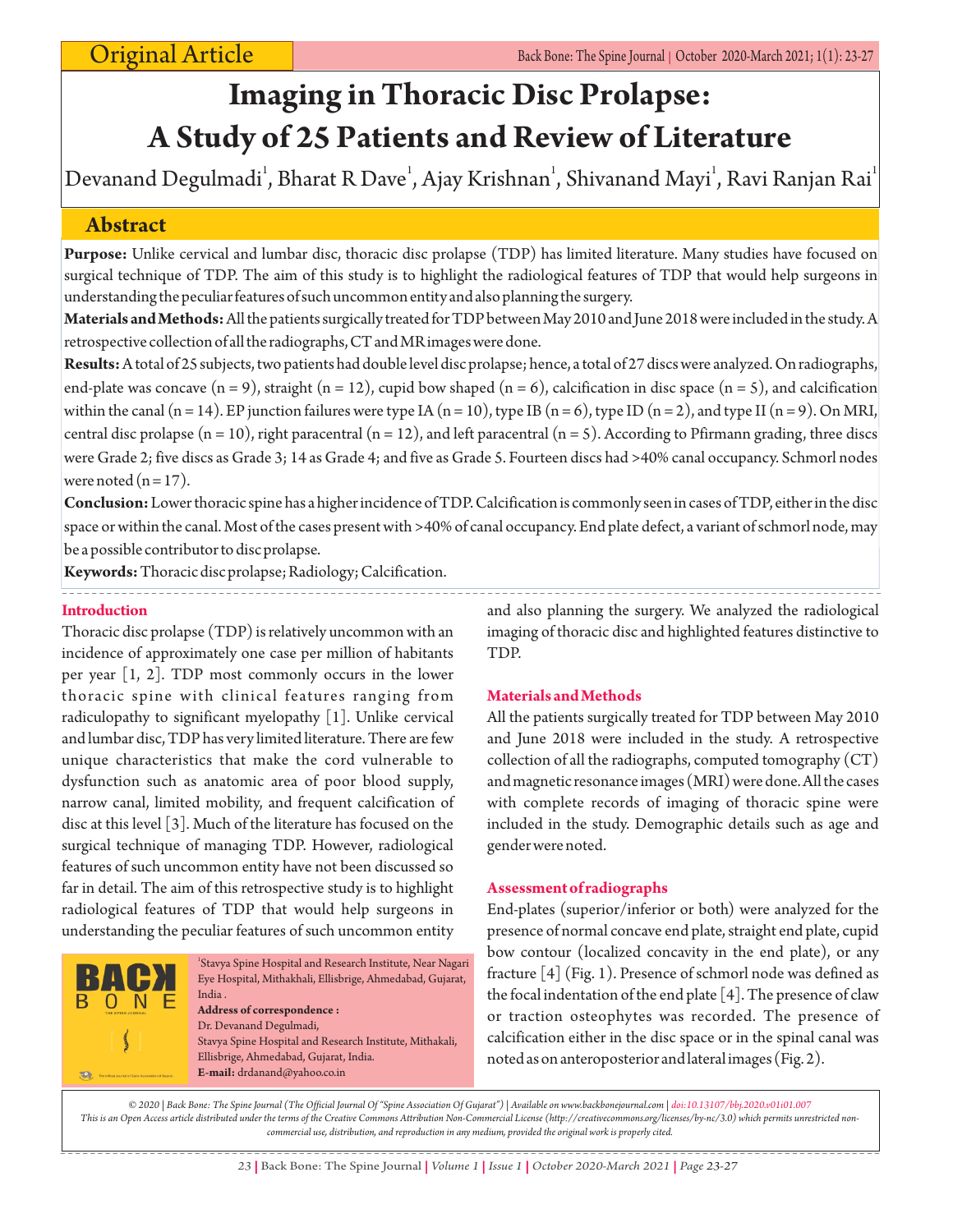

**Figure 1:** (a) Illustrative case showing calcification within the canal, claw osteophytes (arrow). (b) CT showing Type Ib EP injury, intra discal as well as calcification in spinal canal. (c) Hypointense mass on right paracentral area displacing the cord. (d) Irregular calcified mass (ossification) seen in axial CT images. (e) T2 sagittal images showing disc prolapse.

## **Assessment of CT images**

The presence of calcification, type of calcification, and margins of calcified/ossified disc were noted.

# **Assessment of MR images**

MR images were assessed for the level of disc prolapse, type and extent (migration) of disc prolapse, stage of disc degeneration (Pfirmann grading), status of ligamentum flavum, end-plate



**Figure 2:** MR images showing different patterns of disc prolapse. (a) Extruded disc prolapse with inferior migration. (b) Disc prolapse with irregularity in both inferior and superior end plates. (c) Calcified disc prolapse with defect in posterior margin of the inferior end plate. (d) Disc protrusion with intact PLL. (e) Soft disc prolapse with superior migration. (f) Calcified disc protrusion occupying more than 40% of the canal.

changes, presence/absence of schmorl nodes, modic changes, status of posterior longitudinal ligament (PLL), % of canal compromise, and cord signal intensity changes. Whole spine screening images were numbered from C2 onward caudally and level of disc prolapse was noted. Type of disc prolapse was recorded as central or paracentral. Protrusion, extrusion, or sequestration were noted along with migration of disc either proximal or distal in relation to the parent disc. Stages of disc degeneration were classified according to Pfirmann grading into five grades [5]. End-plate (EP) junction failures were classified as per classification by Rajasekharan et al. into types 1 and 2 [6]. Any occult evidence of irregularity of EP or vertebral corner defects (type IA), thin rim avulsions of the EP (type IB), large bony avulsions (type IC), and EP avulsions at both the upper and lower levels (type ID), and intact EP (type 2). Ligamentum flavum hypertrophy was noted on T2 axial images.

End-plate erosions were defined as irregularities and low-signal intensity changes on MRI. Schmorl nodes were defined as the vertical herniation of nucleus pulposus through the cartilaginous and bony end-plate into the body of the adjacent vertebra and their presence was noted on sagittal T2 (high signal) and T1 (low signal) MR images [5]. Modic changes were noted based on criteria as defined – Type 1 – low signal



**Figure 3:** (a) Illustrative case showing irregular end plates on radiographs. (b) Calcification in spinal canal. (c) Disc protrusion on MRI. (d) Type Ia EP, Calcified disc with smooth margins on CT. (e) Right paracentral disc prolapse occupying more than 40% of canal space on axial images.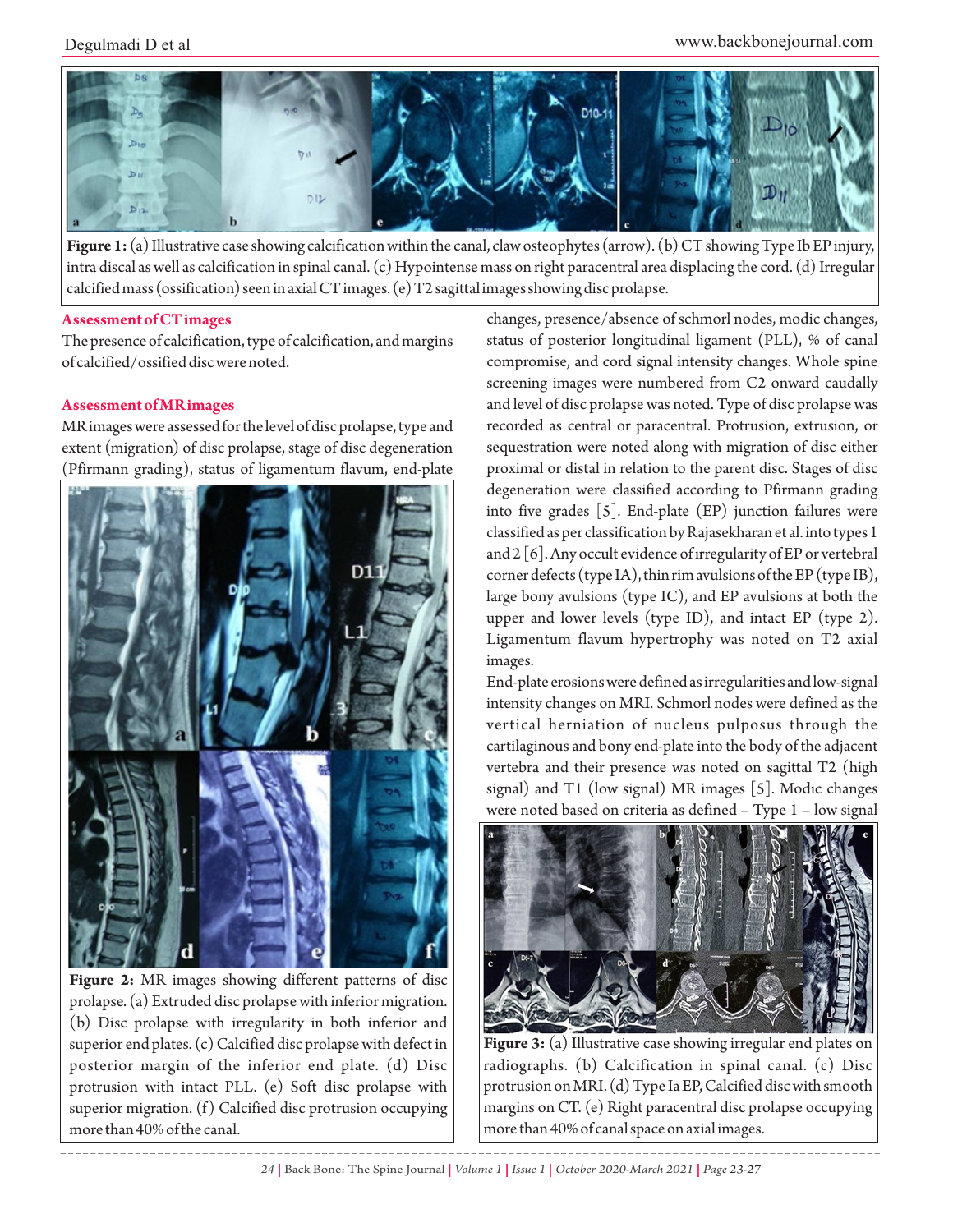

**Figure 4:**Radiographs showing different types of end-plate changes classified according to Pfirmann. (a) Calcification within the disc space on AP view, concave end plates with intra discal calcification on lateral view. (b) Straight end plates with calcification in spinal canal (lateral view). (c) Cupid bow contour of end plates (bold arrow) and end-plate showing a fracture (thin arrow).

(T1), high signal (T2); Type 2 high signal (T1), low signal (T2); and Type 3 low signal (T1), low signal (T2) [7]. PLL was noted to be either intact or breached on T2 sagittal images. Canal compromise was measured as <40 or > 40% on T2 sagittal section at most compromised location. Intramedullary high cord signal intensity changes (indicating myelomalacia – hyperintense on T2, hypointense on T1) were noted on sagittal images. Cord changes were looked into either at the level of disc prolapse or immediately above and/or below in cases of major cord compression.

# **Results**

A total of 25 subjects were included in the study. Two patients had double level disc prolapse; hence, a total of 27 discs were analyzed. There were 22 males (88%) and three females



**Figure 5:** (a and b) Case of Scheuermann's kyphosis, flexion, and extension radiographs. (c and d) Axial T2 MR images showing disc prolapse on right side without displacement of the cord. (e and f) Depicting Type Ia EP, calcified disc on sagittal T2 images and CT images.

(12%). The average age was 44 years (range 22–66 years). T5-6  $(n=1)$ , T8-9  $(n=2)$ , T9-10  $(n=1)$ , T10-11  $(n=4)$ , T11-12  $(n=1)$  $= 11$ ), and T12-L1 (n = 8) were the levels involved. On radiographs, end-plate was concave  $(n = 9)$ , straight  $(n = 12)$ , and cupid bow shaped  $(n = 6)$ . Calcification in disc space was seen in five and calcification within the canal was noted in 14 discs. Claw osteophytes  $(n = 8)$  and traction osteophytes  $(n = 1)$ 2) were noted. EP junction failures were type IA  $(n = 10)$ , type IB  $(n = 6)$ , type ID  $(n = 2)$ , and type II  $(n = 9)$ . CT showed calcification in disc space  $(n=5)$  and disc space  $(n=14)$ .

On MRI, central disc prolapse was noted  $(n = 10)$ , right paracentral  $(n = 12)$ , and left para-central  $(n = 5)$ . Protrusion  $(n = 12)$  $= 9$ ), extrusion (n = 16), and sequestration (n = 2) were seen. According to Pfirmann grading, three discs were classified as Grade 2; five discs as Grade 3; 14 as Grade 4; and five as Grade 5. Disc was noted to be calcified  $(n = 24)$ . Ten discs were migrated superiorly, three inferiorly, and 14 were central. Fourteen discs had > 40% canal occupancy. Schmorl nodes were noted  $(n = 17)$ . Modic changes were uncommon except for type 2, noted in five cases. Ligamentum flavum

| <b>Table 1: Demographic data and results</b> |                            |
|----------------------------------------------|----------------------------|
| Total no. of patients                        | 25 (22-males, 3 females)   |
| Average age                                  | 44 (22–66 years)           |
| End-plate configuration                      | Concave $(n=9)$            |
|                                              | Straight $(n=12)$          |
|                                              | Cupid bow shaped $(n=6)$   |
| End-plate junction failures                  | IA $(n=10)$                |
|                                              | IB $(n=6)$                 |
|                                              | ID $(n=2)$                 |
|                                              | II $(n=9)$                 |
| Disc prolapse                                | Central $(n=10)$           |
|                                              | Right paracentral $n(=12)$ |
|                                              | Left paracentral $n = 5$ ) |
| Disc migration                               | Superior $(n=10)$          |
|                                              | Inferior $(n=3)$           |
|                                              | central $(n=14)$           |

*25 |* Back Bone: The Spine Journal *| Volume 1 | Issue 1 | October 2020-March 2021 | Page 23-27*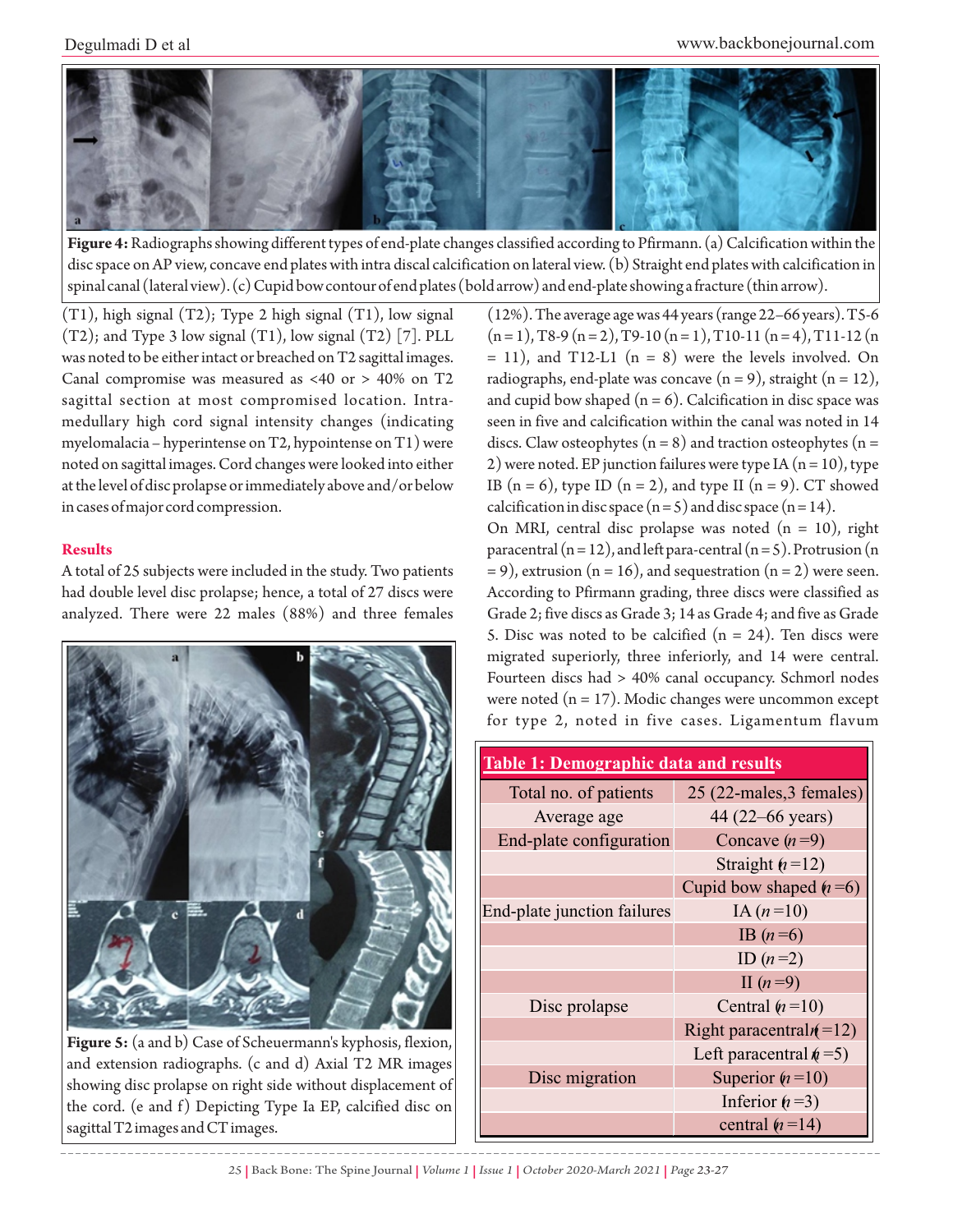hypertrophy is noted  $(n = 3)$  at the level of disc prolapse. PLL was intact in 15 cases. Cord signal intensity changes were noted  $(n=5)$  discal levels with >40% occupancy.

#### **Discussion**

Ever since MC Callister has published his findings of thoracic disc imaging in 1976, no other studies have described TDP imaging in detail [8]. The first reports of TDP management were published by Key in 1838 and by Middleton and Teacher in 1911 c [9, 10]. Historically, only 0.15–4% of all symptomatic disc herniation is in thoracic spine [1, 2]. Its low incidence is likely caused by the motion restriction of the thoracic anatomy due to the chest wall, smaller intervertebral discs, and dentate ligaments [11, 12]. More commonly the lower thoracic discs are involved and 75% of all the TDP are reported to occur below T8 more likely due to increased movements with greater forces exerted [13]. Caron et al. (1971) found that 67.3% of protrusions involve the lower thoracic spine [14]. Dreyfus et al. (1972) found a similar distribution of about two-third of protrusions in lower thoracic spine [15]. Twenty-three out of 27 thoracic discs had prolapse at the lower thoracic level (below T10) in our study. Twenty patients were <50 years of age in our study but a higher incidence has been described in age groups between 40 and 70 years in the literature. Unlike the previous studies that have reported the incidence of TDP to be markedly predominant in females, our series had majority of males (88%) [16, 17].

Plain radiographs show disc space narrowing, osteophytic spurs, disc space calcification, and even calcified disc material in the canal. However, TDP has been reported to occur in the absence of disc height narrowing and osteophytic spurs [8]. Degenerative process has been the major cause identified for TDP apart from trauma. Many authors have suggested an association between Scheuermann's disease and TDP [18, 19]. Sorenson had single criteria of wedging more than 5 degrees in three consecutive vertebras as diagnostic criteria for SD [20]. It has been modified by Heithoff and further by Ning Liu on MR images for the presence of Schmorl nodes, irregular vertebral end plates, posterior bony avulsion of the vertebra, and wedge shaped vertebra [19, 21]. Schmorl and Junghans hypothesized that herniation of disc material into vertebral body end-plates occurred as a result of inherent weakening of cartilaginous endplate with resultant damage to end-plate causing growth disturbances and kyphosis. Videman et al. noted that moderate and severe osteophytes were most common at T11-12 level and upper end-plate irregularities were most common at levels  $T8-12$  [22].

Nineteen out of 27 discs in our case series had end-plate irregularities. The presence of straight end-plate has been commonly observed in our study. Inferior end-plate of superior vertebrae showed defect in most of the cases. Posterior bony

avulsion that morphologically corresponds to anterior schmorl node was considered as an avulsion of the posterior ring apophysis due to the lack of fusion between the separated bony mass and the vertebral body [21]. Ten discs showed proximal migration of the disc that can be explained in part by the inferior end-plate defect of the proximal vertebra.

Calcification of the disc is known to occur more frequently in thoracic spine with varying rates between 26 and 90% and the condition is generally asymptomatic unless herniation of disc occurs [23, 24]. Two patterns of disc calcification have been described in the literature; fine linear type, probably arising from annulus fibrosis and a denser central calcification involving the nucleus pulposus [8]. Many studies have reported that if the diagnosis of TDP is considered, it should lead immediately to plain radiographs, in which disc calcification is of great diagnostic value. In the presence of a calcified lesion in spinal canal, the differential diagnosis must include meningioma and osteochondroma, as well as protruded thoracic disc. Calcification in disc space (denser central calcification) was seen  $(n = 5)$  and calcification within the canal was noted  $(n = 14)$  discs on radiographs as well as CT images. Calcified disc in thoracic spine has been reported to be seen as lack of signal on T1 and T2 images by Paolini et al.; however, Due et al. in his study reported that calcified discs are seen with a hyper intense central core surrounding hypointense area [25]. We noticed calcification as lack of signal on both T1 and T2 images in all our cases. Determination of TDP characteristics is important for the surgeon in planning of the surgical approach. Imaging of a calcified disc shows a clear edge as opposed to unclear edge in ossified intervertebral disc herniation on CT. Clear edges were seen in cases with calcification in our study. The calcified disc extrusion may result in damage to the ventral dura mater that may manifest as erosion, thinning, and tearing of the ventral dura [24].

There are few unique characteristics that make the cord vulnerable to dysfunction such as anatomic area of poor blood supply, narrow canal, limited mobility, and frequent calcification of disc at this level [3]. Unlike lumbar spine that had modic changes ranging from 19 to 59%, thoracic spine modic changes are not reported in the literature [7, 26]. In our study, modic changes were uncommon except for type 2, noted in five cases. The natural history of TDP suggests that it may remain asymptomatic for a long time, during which it may enlarge but it rarely presents as acute myelopathy [27]. Hott et al. defined giant herniated thoracic discs as those "occupying more than 40% of the spinal canal based on pre-operative CT myelography, MRI, or both" [24]. Delay in presentation secondary to paucity of clinical symptoms in such cases is a well-known entity. Fourteen out of 27 discs (52%) had disc prolapse that was occupying more than 40% of the spinal canal. Cord signal intensity changes (hyperintense on T2) were

*26 |* Back Bone: The Spine Journal *| Volume 1 | Issue 1 | October 2020-March 2021 | Page 23-27*